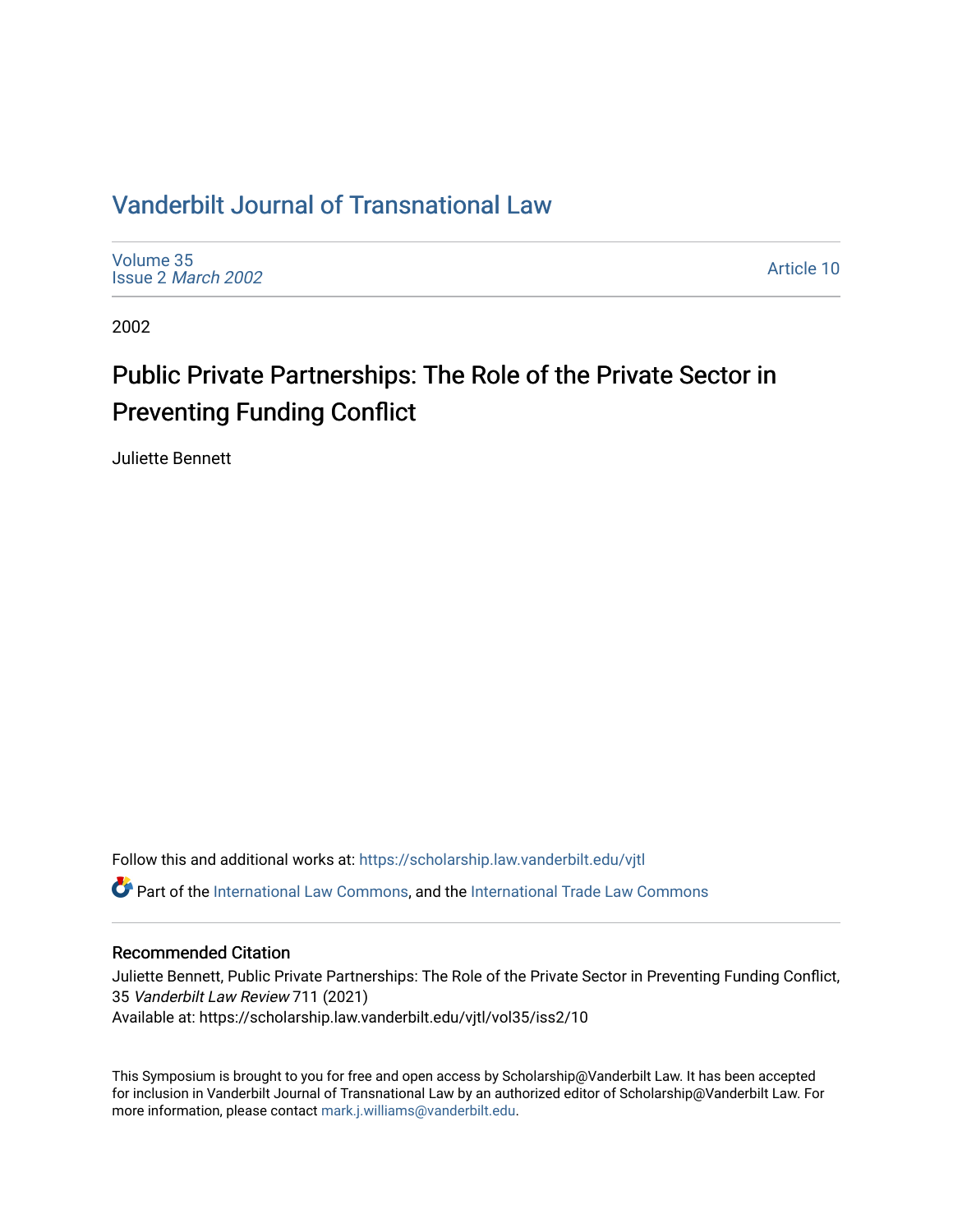## **Public Private Partnerships: The Role of the Private Sector in Preventing Funding Conflict**

#### *Juliette Bennett\**

I am glad to be here at this important conference focusing on Corporate Governance, Stakeholder Accountability, and Sustainable Peace and to thank the William Davidson Institute and The Aspen Institute's Initiative for Social Innovation Through Business for inviting me.

I live less than three miles from the World Trade Center, and I was there on September 11 to witness the devastation and talk to the survivors. Like all of us, I am appalled at what terrible crimes against humanity can be committed by people with four or five hundred thousand dollars and a consuming hatred. It is important to remember that the target they chose—the World Trade Center—was a symbol of the global economy and also that the money that underwrote these crimes was generated in the global economy. It is fitting and timely that a focus of this conference is on sustainable peace.

Last year in New York City, I organized a conference bringing together NGOs and business to discuss how to work together to promote conflict prevention, crisis management, and post-conflict reconstruction. The conference focused on the extractive sector, where conflict prevention is an important element of business operations.

I recently also chaired a workshop at the NGO Transparency International, whose pioneering work in bringing worldwide attention to the role of financial institutions in promoting responsible corporate behavior and in concepts like the rule of "know thy customer" and "integrity pacts" have helped to ensure that money generated by multinational business operations is used properly and transparently.

As the case against Osama bin Laden develops, we are seeing how easily money generated by multinational business activity can be used to underwrite terrorism and other criminal activity. Bin Laden's reportedly vast inherited wealth comes from his father's

**<sup>\*</sup>** Director of the International Peace Forum, a group that fosters and promotes creative initiatives in international conflict resolution and peacebuilding. Ms. Bennett is currently writing a series of background papers for the Secretary-General's Office of the United Nations Office of the Global Compact on the role of business in zones of conflict. B.A., Barnard College.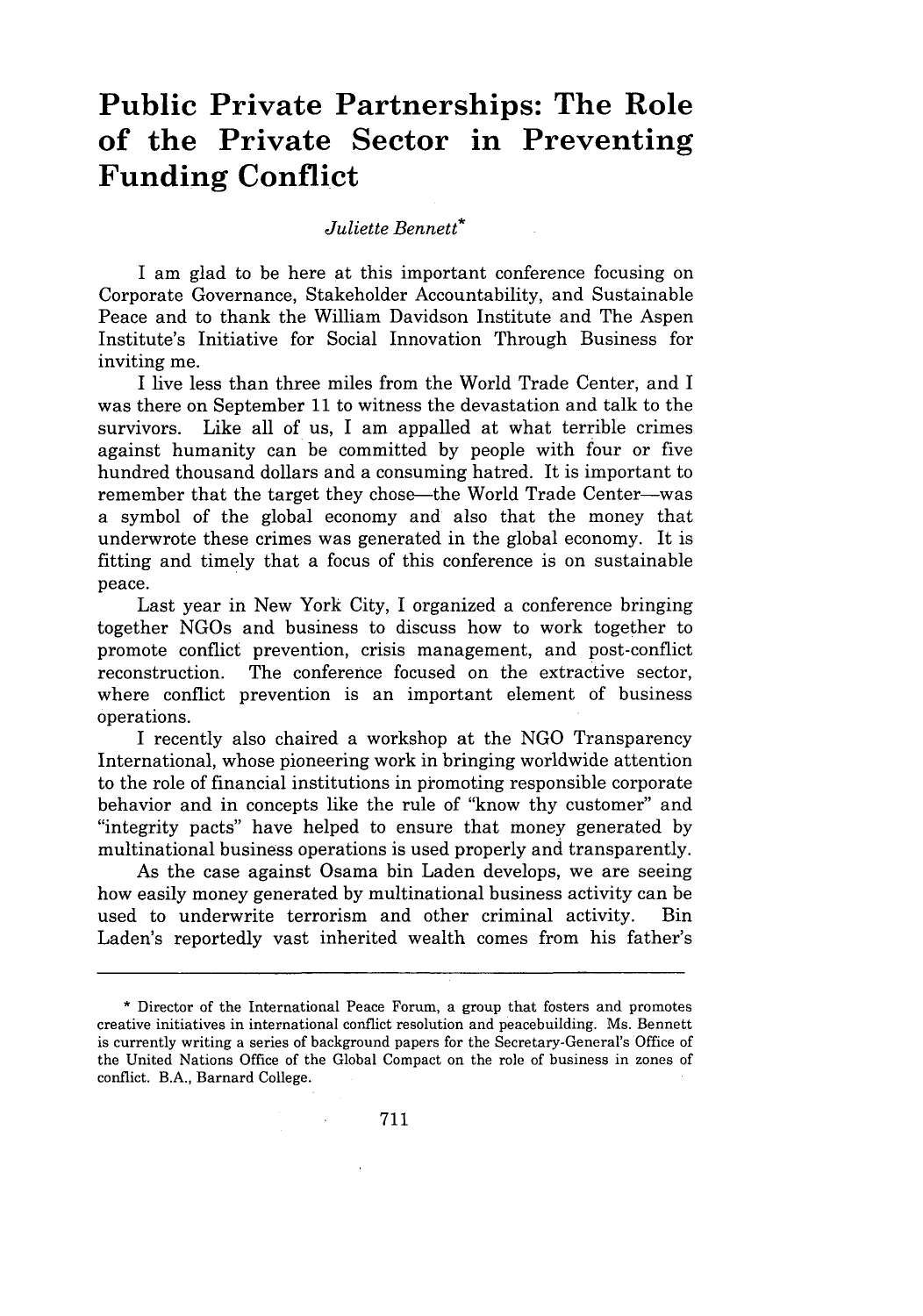hugely successful international construction company. Bin Laden has supplemented that wealth through his own network of multinational businesses, ranging from construction to banking and finance to heroin smuggling to Russia and Eastern Europe, and he has used the revenues generated by these business activities to fund terrorist operations in as many as twenty nations.<sup>1</sup> And, I have no doubt he used these funds to train and equip the nineteen men who carried out the crimes of September 11.

To prevent the funding of conflict by the private sector, whether directly or indirectly, the coalition of nations fighting terrorism needs the advice and counsel of non-governmental organizations who can provide valuable expertise, such as tracking the arms trade and preventing money laundering.

In recent years, we have seen groups dedicated to human rights, conflict prevention, and other important causes move from attitudes of opposition to engagement with companies. Increasingly, responsible members of the NGO community and companies are working together to prevent human rights abuses, to preserve indigenous communities, to protect the environment, to fight corruption, and, most importantly, to prevent conflict.

In a recent report to the Security Council, the United Nations Secretary-General had the following to say about business and conflict:

The impact of the pursuit of economic interests in conflict areas has come under increasingly critical scrutiny. Corporations have been accused of complicity with human rights abuses, and corporate ties have continued to fuel civil wars. It has become common knowledge that by selling diamonds and other valuable minerals, belligerents can supply themselves with small arms and light weapons, thereby prolonging and intensifying the fighting and suffering of civilians.<sup>2</sup>

In recent years, leading human rights, environmental, conflict resolution, and anticorruption organizations have focused their energies on the extractive sector, not only because of its perceived complicity in human rights abuses, but also because extractive companies are seen as a means to prevent funding conflict and even as tools for peacebuilding.

<sup>1.</sup> For more information about tracking money funding the terrorist operations, see an interview by CNN with Peter Carbonara, senior writer for *Money* magazine (Dec. 24, 2001), *available* at http://www.cnn.com/2001/COMMUNITY/11/08/ inv.carbonara/index.html; interview by CNN with William Wechsler, former Director for Transnational Threats on the U.S. National Security Council (Sept. 27, 2001), *available at* http://www.cnn.com/2001/COMMUNITY/09/27/weschler/index.html.

<sup>2.</sup> *See generally* Jim Wurst, *POLITICS: UN Security Council Bans "Blood Diamonds" Exports from Sierra Leone,* Inter Press Service (July 6, 2000), *at* http://www.oneworld.org/ips2/julyOO00 38 002.html; *Diamond Industry to Police Illicite Gems,* FIN. TIMEs (July 20, 2000), *available at* http://www.globalpolicy.org/ security/issues/diamond/000720.htm.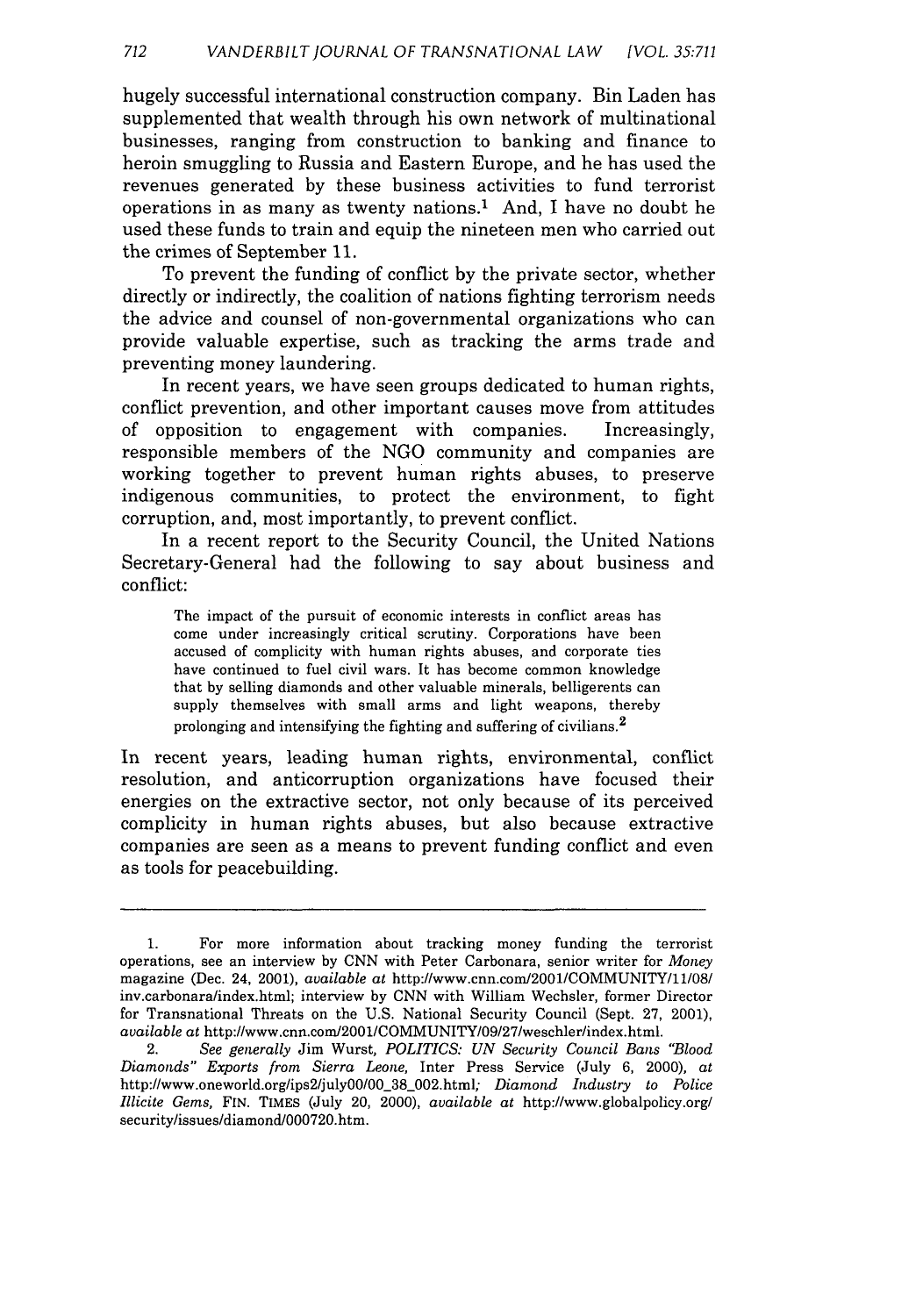Unlike other business operations, extractive companies are tied to the ground and cannot simply leave when conflicts arise.<sup>3</sup> The end of the Cold War has seen superpower confrontation replaced by a growing number of local conflicts. Corporations involved in natural resources extraction-oil and mining-frequently find themselves heavily invested in some of the most politically and socially unstable regions of the world.

As globalization continues, other sectors of the international business community will find that they are confronted with the challenge of promoting peacebuilding in these areas or being blamed by non-governmental organizations for contributing to the conditions that lead to violent conflict. But, extractive companies were there first, and the lessons they have learned provide important learning opportunities for the rest of the global business community.

Such is the case with Talisman Energy—the only western oil company in the Sudan-which is under attack from a vocal and growing constituency in the United States and Canada aroused by reports that oil revenues are fuelling the Sudan's forty-year civil war. 4

In fact, in the Sudan, it was bin Laden's al Jahira Construction Company that built the modern road from Khartoum to Port Sudan; this road would soon serve as the construction platform for the last four hundred miles of the oil pipeline running from the south of the country to Port Sudan.<sup>5</sup> This pipeline, in turn, would pump oil revenues to the government for its brutal war of ethnic cleansing.

Another example is the diamond company De Beers, which was the target of an international consumer campaign by Global Witness and other organizations called "Fatal Transactions" aimed at bringing public attention to the issue of conflict diamonds.<sup>6</sup> As the *International Herald Tribune* described this:

<sup>3.</sup> Extractive companies mine or remove natural resources from the ground, and therefore they cannot relocate to other areas that might not contain the same resources like other businesses can.

<sup>4.</sup> For criticisms of Talisman Energy's involvement in Sudan, see generally Bernard Simon, *Oil Company Defends Role in Sudan,* N.Y. **TIMES,** Oct. **17,** 2001, at W1. *See also* Talisman Energy's website, at http://www.talisman-energy.com.

<sup>5.</sup> For notes on the commission for the pipeline, see  $http://www.findarticles.com/cf_0/m3112/28_97/59105984/p1/article.jhtml?term=%$ 22Talisman+Energy%22. For a map of the pipeline route, see httpJ/www.sudanupdate.org/ reports/Oil/toc.html, and select "Sudan-pipeline route." For a summary of the roads in Sudan, see http://www.sudan.net/, and select "Travel & Tourism" followed by "Local Transportation."

<sup>6.</sup> For information on the subject, see Press Release, Global Witness, Global Witness Releases Conflict Diamond Report, (June 20, 2000), *available at* http://www.oneworld.org/globalwitness/press/pr\_20000620.html. For other press releases on the subject, see the Global Witness website, at http://www.oneworld.org/ globalwitness/index.html#diamonds.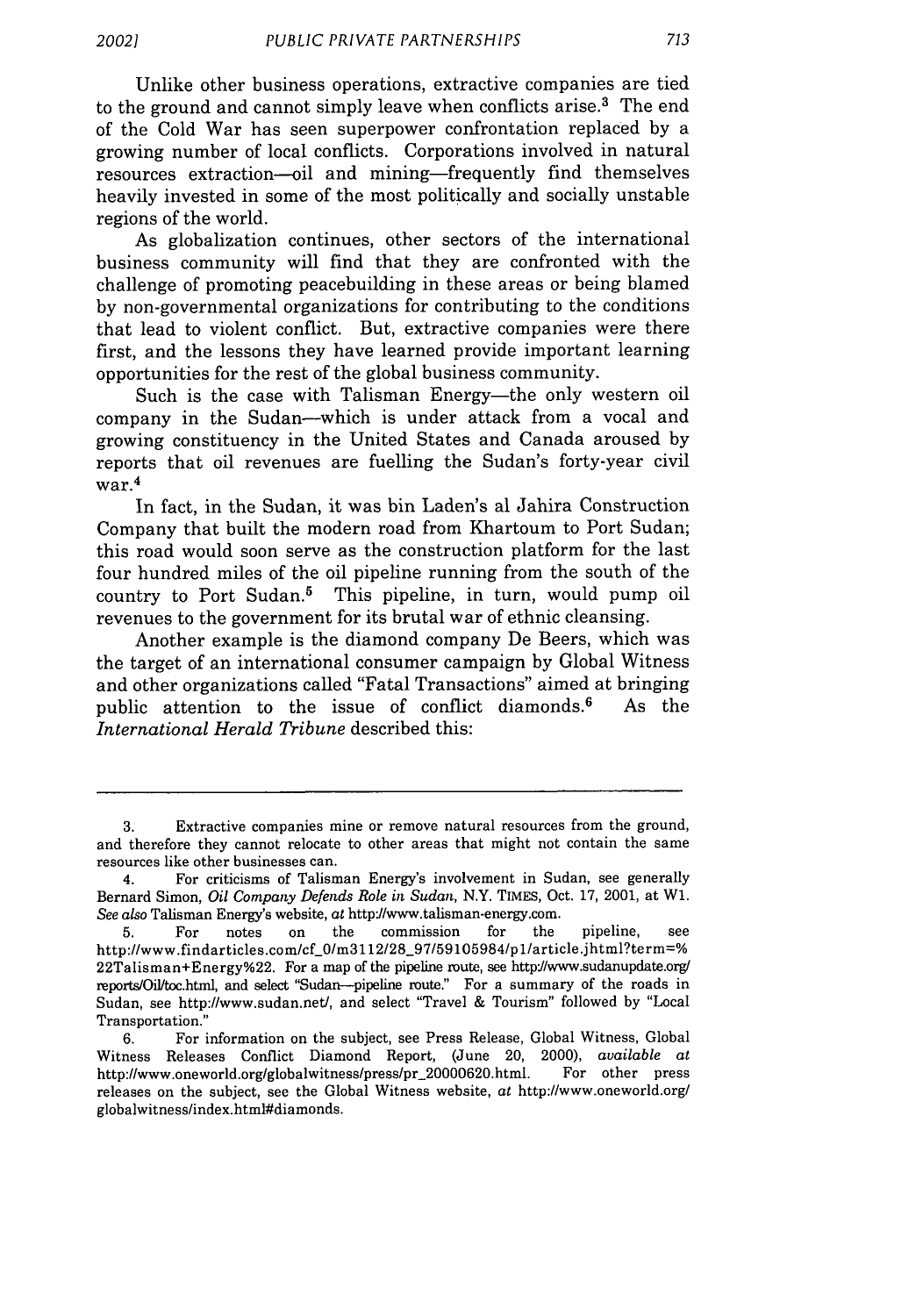Where they are mined responsibly, as in Botswana, South Africa or Namibia, diamonds can contribute to development and stability. But where governments are corrupt, rebels are pitiless and borders are porous, as in Angola, Congo or Sierra Leone, the glittering stones have become agents of slave labor, murder and wholesale economic collapse. <sup>7</sup>

The case for business to join local and international NGOs and governments in conflict prevention is simple and compelling. Most of these business sectors have a vested interest in stability and peace. As articulated by the author of *The Business of Peace,* it goes like this:

There are 72 countries where the security risk for the majority of locations in which foreign business operates is rated medium, high or extreme.... Today, only about 4% of the world's GNP is military related; 96% of the international business community provides civilian products and services. <sup>8</sup>

The groundbreaking report, *The Business of Peace,* written by Jane Nelson and researched by three prominent NGOs, examines over thirty countries and a variety of industry sectors.<sup>9</sup> The report asserts that "both domestic and multinational companies have an increasingly important role to play in conflict prevention and resolution" and that "in today's global economy they also have a growing commercial rationale for playing this role." <sup>10</sup>

The report argues that the private sector can no longer afford to ignore the causes and costs of conflict. It outlines some of the key factors that determine whether business plays a negative role by creating or exacerbating violent conflict or a positive role by helping to tackle it.

Some business leaders have been leaders in recognizing the need to engage and learn from past mistakes. Public attention on the role of extractive companies in civil conflict reached a high point in 1995 when Ken Saro Wiwa was executed by the Abacha regime in Nigeria on trumped up murder charges.<sup>11</sup> Many saw Saro Wiwa's real "crime" as advocating the rights of the Ogoni people who opposed Shell Oil's operations on their land, which left environmental

<sup>7.</sup> JANE NELSON, THE BUSINESS OF PEACE 83 (2000) (quoting *To Some* Countries, *Gems* Bring *Only* Misery, INT'L HEARALD TRiB., Apr. 7, 2000).

<sup>8.</sup> JANE NELSON, THE BUSINESS OF PEACE, available at http://www. womensgroup.org/peacebiz\_2001.html.

<sup>9.</sup> Id. at 11.

<sup>10.</sup> Id. at Executive Summary.

<sup>11.</sup> For information about Ken Saro-Wiwa's life and execution, see KEN WIWA, IN THE SHADOW OF A SAINT (2000); KEN WIWA, BEFORE I AM HANGED: KEN SARO-WIWA, LITERATURE, POLITICS, AND DISSENT (Onookome Okome ed., 2000); Cindy Baxter, Paul Horsman & Steve Kretzmann, Ken Saro Wiwa and *8 Ogoni People Executed: Blood on Shell's Hands* (Nov. 10, 1995), at http://www.greenpeace.org/-comms/ken/murder.html; Andrew Rowell & Andrea Goodall, *1st Anniversary of the Death of Ken Saro-Wiwa, Press Releases, Articles and Reports, at* http://www.greenpeace.org/-comms/ken/. Also find various statements, writings and background materials of Saro-Wiwa, *at* http://www.prairienet.org/acas/siro.html.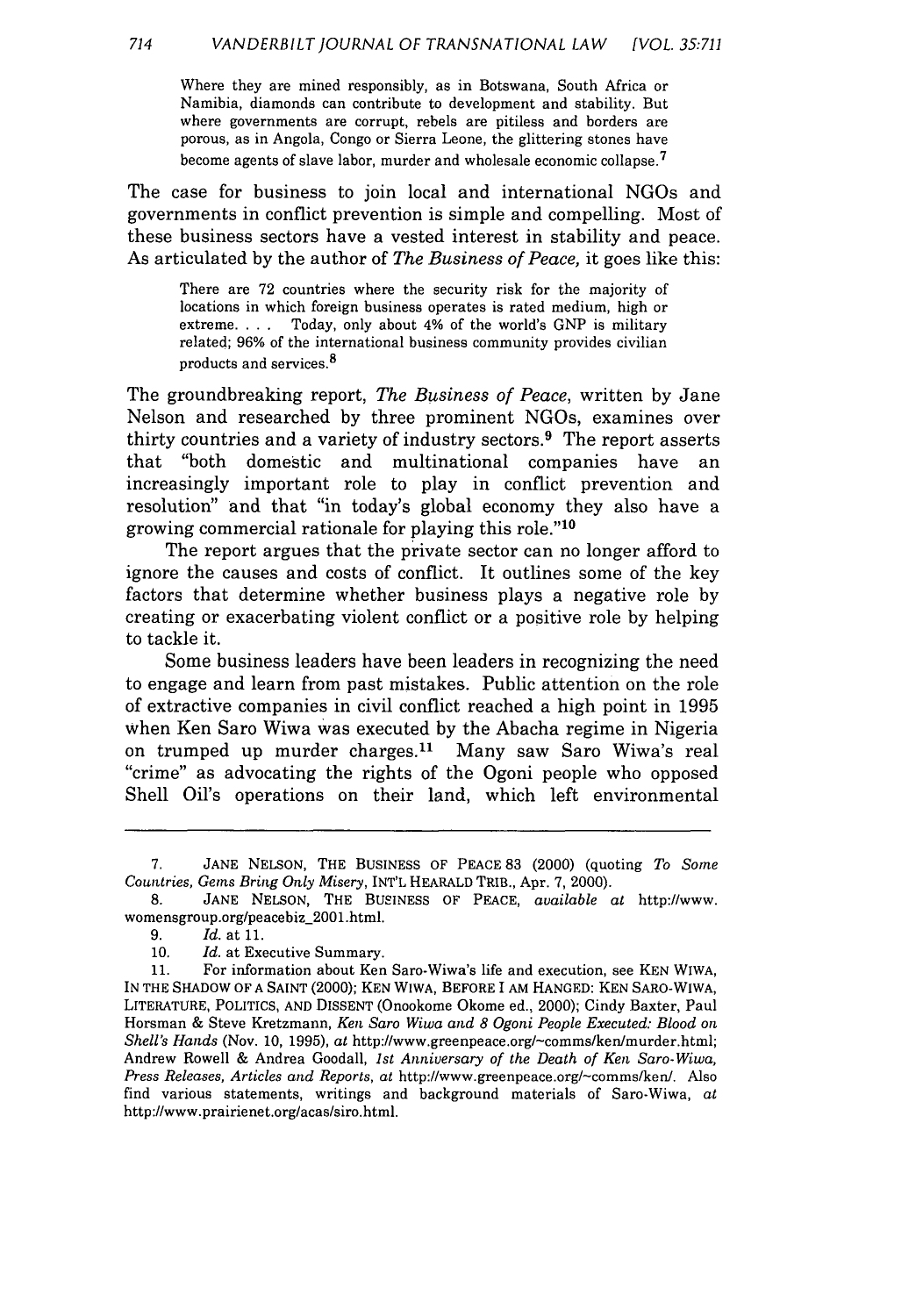destruction and little compensation for the local community. Today, Shell is a leading member of networks created from conferences like this one, which are aimed at averting tragedies like the execution Ken Saro Wiwa.

The problems facing the corporate actor in these areas are complex, and smart companies seek to address these issues in partnership with government and the NGO community. A great example of how such a partnership can succeed occurred last year when several leading oil and mining companies, nine human rights NGOs, and corporate responsibility groups came together under the auspices of the U.S. State Department to agree on "Voluntary Principles on Security and Human Rights."<sup>12</sup> Former Deputy Assistant Secretary of State Bennett Freeman described this groundbreaking achievement:

No single set of issues has become more concrete than the clash between security and human rights, between the companies' determination to meet their legitimate security needs and the insistence of local peoples and international NGO's that human rights are also respected. Over the past several years, come companies were accused by local activists and NGO's of complicity, whether witting or unwitting, in human rights abuses. Some, like Chevron in the Niger Delta and Exxon Mobil in the strife-torn province of Aceh in Indonesia, have been charged with responsibility for the consequences of the use of their equipment by the state security forces known to have been complicit in, if not directly responsible for, abuses of human rights surrounding the communities.<sup>13</sup>

This initiative demonstrates that multinational corporations working closely with governments and non-governmental organizations can develop practical solutions to human rights problems that businesses face when operating in zones of conflict.

Another significant development in this area has been the United Nations' "Global Compact," initiated by United Nations Secretary-General Kofi Annan to harness the energy and influence of multinational corporations in promoting human rights and avoiding conflict. It brings companies together with United Nations organizations, international labour organizations, NGOs, and other parties to foster partnerships and to build a more inclusive and equitable global marketplace.<sup>14</sup>

This year, the Global Compact is focusing on "Business in Zones of Conflict." Following a meeting in March 2001, the Office of the

<sup>12.</sup> U.S. DEP'T ST., BUREAU OF DEMoCRACY, HUMAN RIGHTS, AND LABOR, *Fact Sheet on Voluntary Principles on Security and Human Rights,* Dec. 20, 2000, at http://www.state.gov/www/global/human-rights/001220\_fsdrl-principles.html.

<sup>13.</sup> Bennett Freeman, *New Drill for Oil Companies,* HUMAN RIGHTS AND BUSINESS MATTERS No. 5 (2001).

<sup>14.</sup> Find general information about the Global Compact on their website, *at* http://www.unglobalcompact.org/un/gc/unweb.nsf/content/whatitis.htm.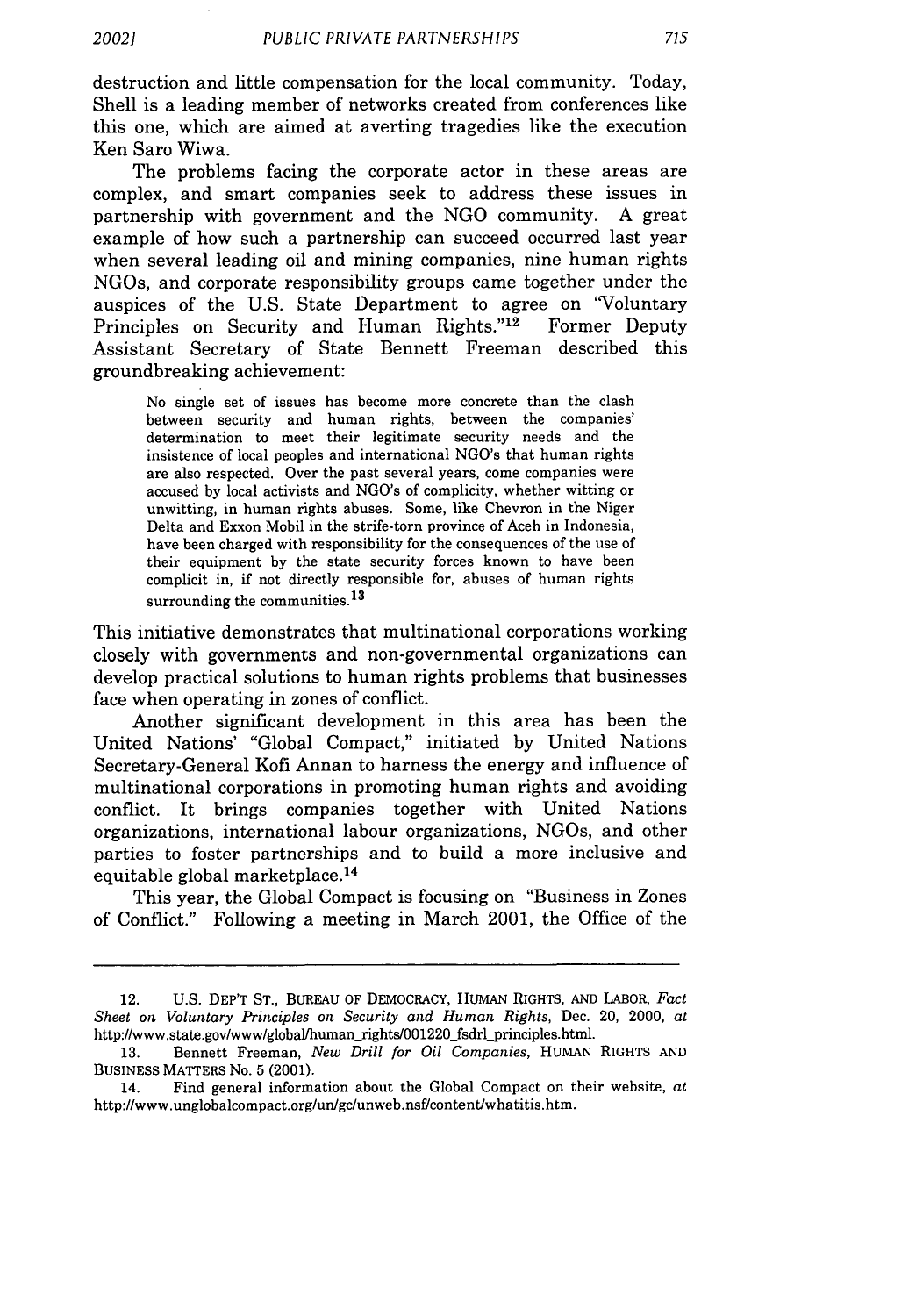Global Compact selected revenue sharing in natural resource extraction contracts as an important topic to be examined in the context of conflict prevention. <sup>15</sup>

In June, I was part of a group that the UN gathered in New York with international lawyers, representatives of NGOs, and oil and mining companies to discuss the topic of revenue sharing as a tool for conflict prevention and economic development. In particular, the goal was to learn how MNCs have and could address revenue sharing practices working with governments, civil society groups, NGOs, and multilateral organizations.

"Revenue sharing" offers a means of assuring the equitable distribution of resources-between developed and developing countries, between central and local governments, and between local communities and indigenous peoples. It is an essential element in discussions searching for ways to diminish the risk of violence in the global economy.

James Wolfensohn, President of the World Bank, wrote in the *International Herald Tribune* that the global community must fight terrorism by confronting terrorism and internationalized crime and money laundering, but he put special emphasis on fighting social injustice. He writes: "Central to conflict prevention and peacebuilding must be strategies for promoting social cohesion and inclusion, ensuring that all have opportunities for gainful employment, that societies avoid wide income inequalities that can threaten social stability and that poor people have access to education, health care, and basic services.... **,**

Participants in the Global Compact dialogue, including natural resource companies and NGOs gathered again in Geneva to discuss revenue sharing and related topics. Five issues were identified at the June 2001 meeting as central to effective revenue sharing regimes: (1) Who are the stakeholders? (2) Who should hold the money? (3) How does the agreement provide for transparency and ensure compliance? (4) What legal norms should apply? (5) How are disputes to be resolved?<sup>17</sup> We hope to produce a final report on these subjects early next year.

As the events in New York City in September have shown all of us, it is important that there be an increased understanding among

**<sup>15.</sup>** Global Compact, *UN Global Compact Policy Dialogue on Business in Zones of Conflict,* Geneva, Sept. 27-28, 2001, at http://www.unglobalcompact.org/un/gc/ unweb.nsf/content/09\_Report.htm; http://www.unglobalcompact.org/un/gc/unweb.nsf/ content/ZonesConExm.htm#Revenue; *The Role of the Private Sector in Zones of Conflict,* United Nations Headquarters, Mar. 21-22, 2001, at http://www. unglobalcompact.org/un/gc/unweb.nsf/content/03\_Report.htm.

<sup>16.</sup> James Wolfensohn, *Rich Nations Can Remove World Poverty as a Source of Conflict,* INT'L HERALD TRIB. (Oct. 6, 2001), at http://www.iht.com/ articles/34699.html. 17. *See supra* note 15.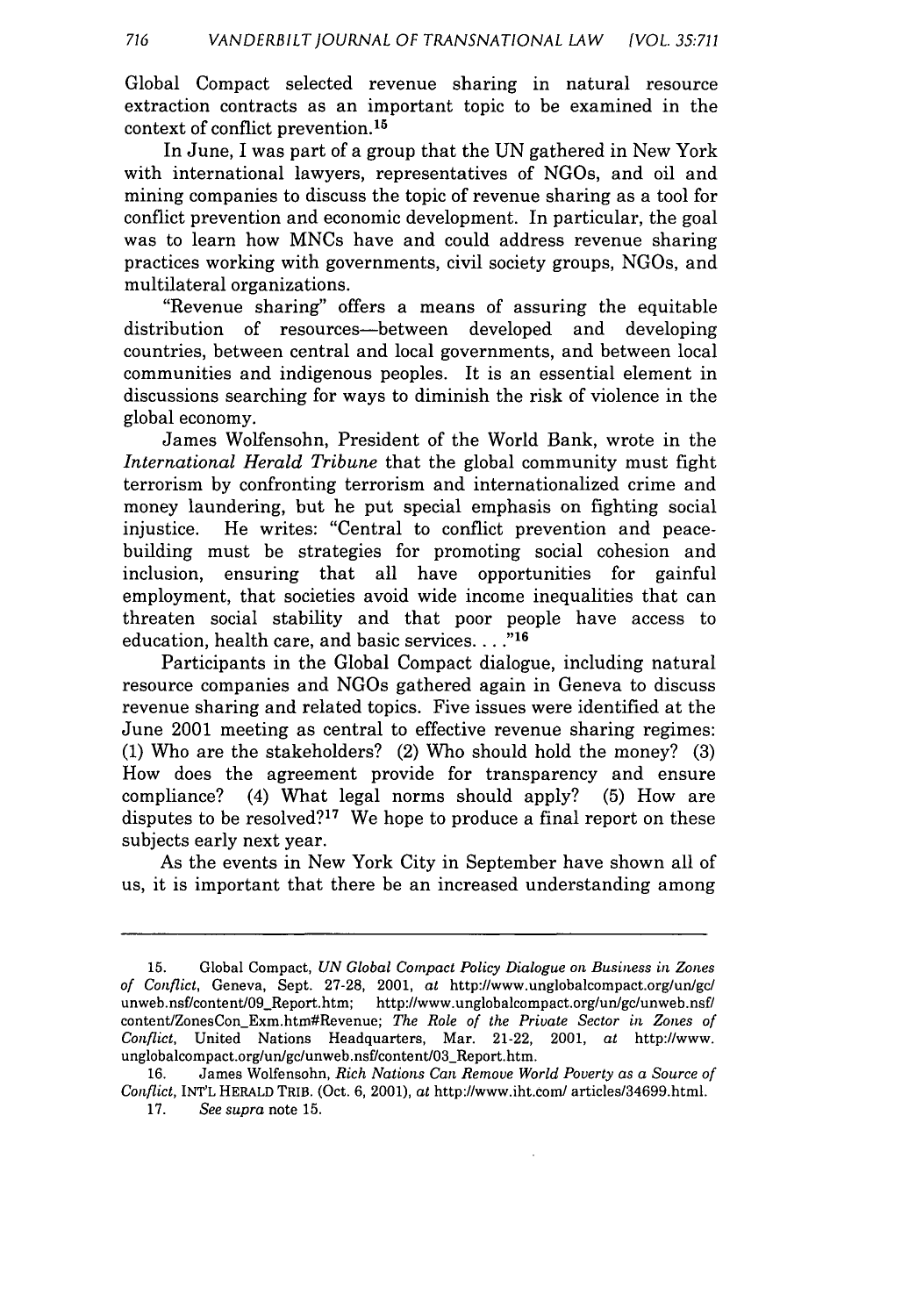*20021*

all sectors of society on the ways that the global economy can increase the risk of violence in the world and an examination of ways to avoid or diminish those risks of violence. **A** significant contributor to these risks is the perception among many that they do not benefit from the global economy, that they are exploited **by** it, and that global business-and symbols of global business, such as the World Trade Towers-are legitimate targets of violence. As Kofi Annan said at Davos in January 2001:

**[I]f** we cannot make globalization work for all, in the end it will work for none. The unequal distribution of benefits, and the imbalances in global rule-making, which characterize globalization today... [will] unravel the open world economy that has been so painstakingly constructed over the course of the past half-century.<sup>18</sup>

**<sup>18.</sup>** Secretary-General Kofi Annan, Address in Davos, Switzerland to the World Economic Forum (Jan. 28, 2001) (transcript available on the United Nations website, *see In Address to World Economic Forum, Secretary-General Says Globalization Must Work for All* (Jan. 29, 2001)), *available at* http://www.un.org/News/Press/ docs/2001/sgsm7692.doc.htm.